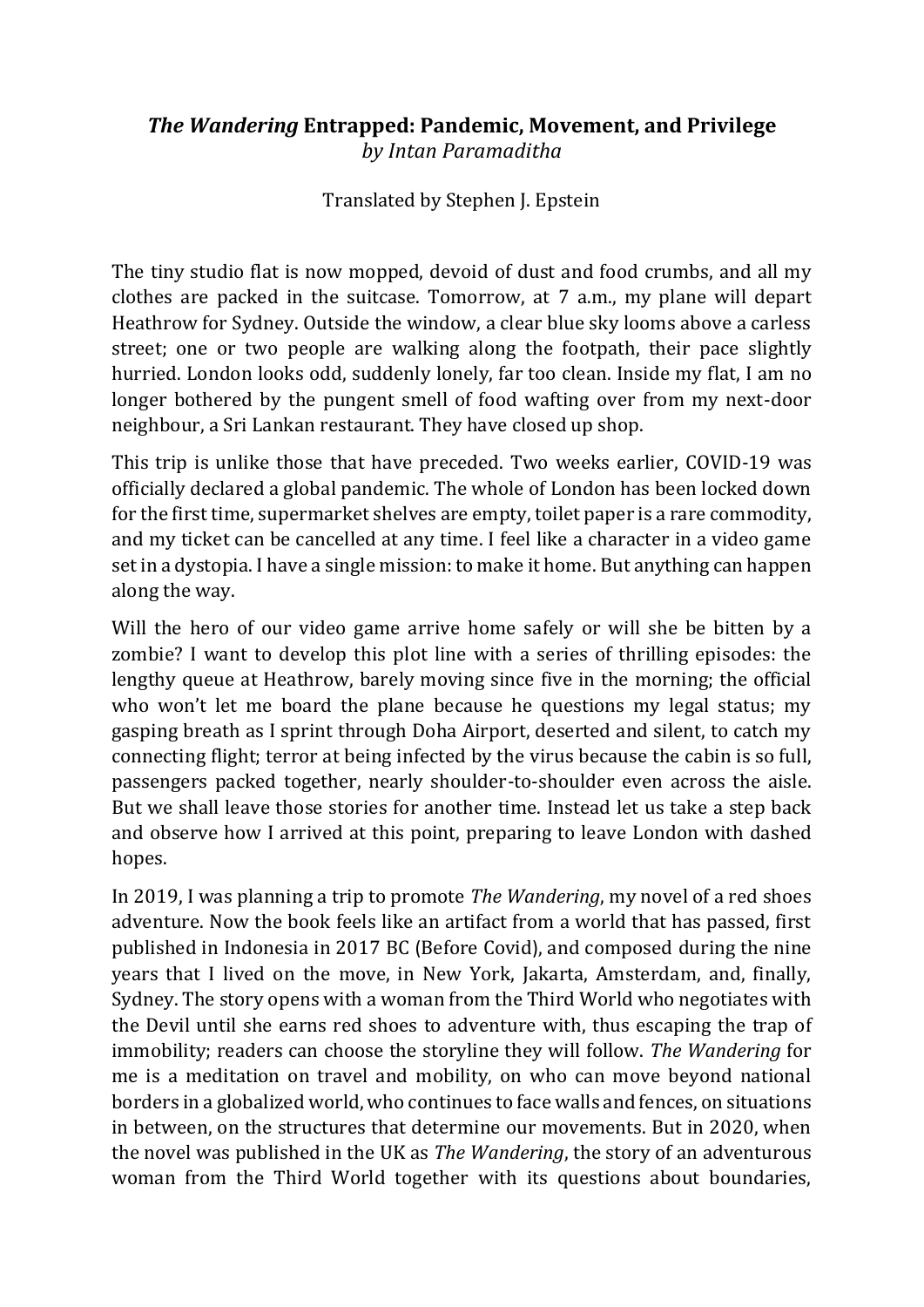inequality, and power suddenly lost relevance. How do you critique travel when the whole world is closing borders?

\* \* \*

A year before *The Wandering* was released, the publisher and I, Harvill Secker/Penguin Random House UK, had discussed plans for the book to have a wandering of its own. I arranged for academic leave from Macquarie University in Sydney where I teach, so that I could go on a two-month book tour. I also contacted a colleague at SOAS University of London about being a visiting researcher while in the UK. After working through a series of hassles, which included arranging visas and accommodation, and drawing up research plans, I finally arrived in London at the end of February 2020, with the support of the publisher, who had covered my airfare and organized several events in London and Edinburgh. My father in Jakarta hardly approved. He phoned me, "What are you doing going abroad? The coronavirus is out of China!" I didn't listen; my dad is paranoid about everything.

Despite the rising number of cases, in early March people were still feeling fine, trying to act normally, even though they were growing awkward about physical contact. At the first event for *The Wandering*, at the bookstore Waterstones, I hugged a friend from English PEN, the institution hosting the event. Standing not far away, her colleague looked on hesitantly.

"Can we shake hands or not?" he asked.

He finally smiled and did so, but confusion was setting in over social interactions.

A few days later I was invited to a small party by my agent. The host shook my hand, then without even realizing it, I squeezed out some hand sanitizer. Some agents were disappointed that the London Book Fair has been cancelled due to concerns over the virus, but the host of the party had remained adamant about meeting her clients outside the fair. "Virus or no virus, I plan to keep enjoying life. People can't be caged," she said.

After March 11, when WHO declared the pandemic, doubt and resistance ceased. All my events in the UK were cancelled; SOAS, where I had been writing and carrying out research, closed. I fell sick and started to grow paranoid, just like my dad: Was it because I had been shaking hands with so many people? Is this a new world, in which we can no longer shake hands? (Unfortunately, the answer to my second paranoid question is yes.)

I was self-isolating and decided to leave London early. I contacted everyone I needed to: airlines, universities, SOS International. But two days before departure, my ticket was cancelled. International flights could no longer pass through Dubai. My editor stepped in to help me find a ticket. We rang each other until midnight,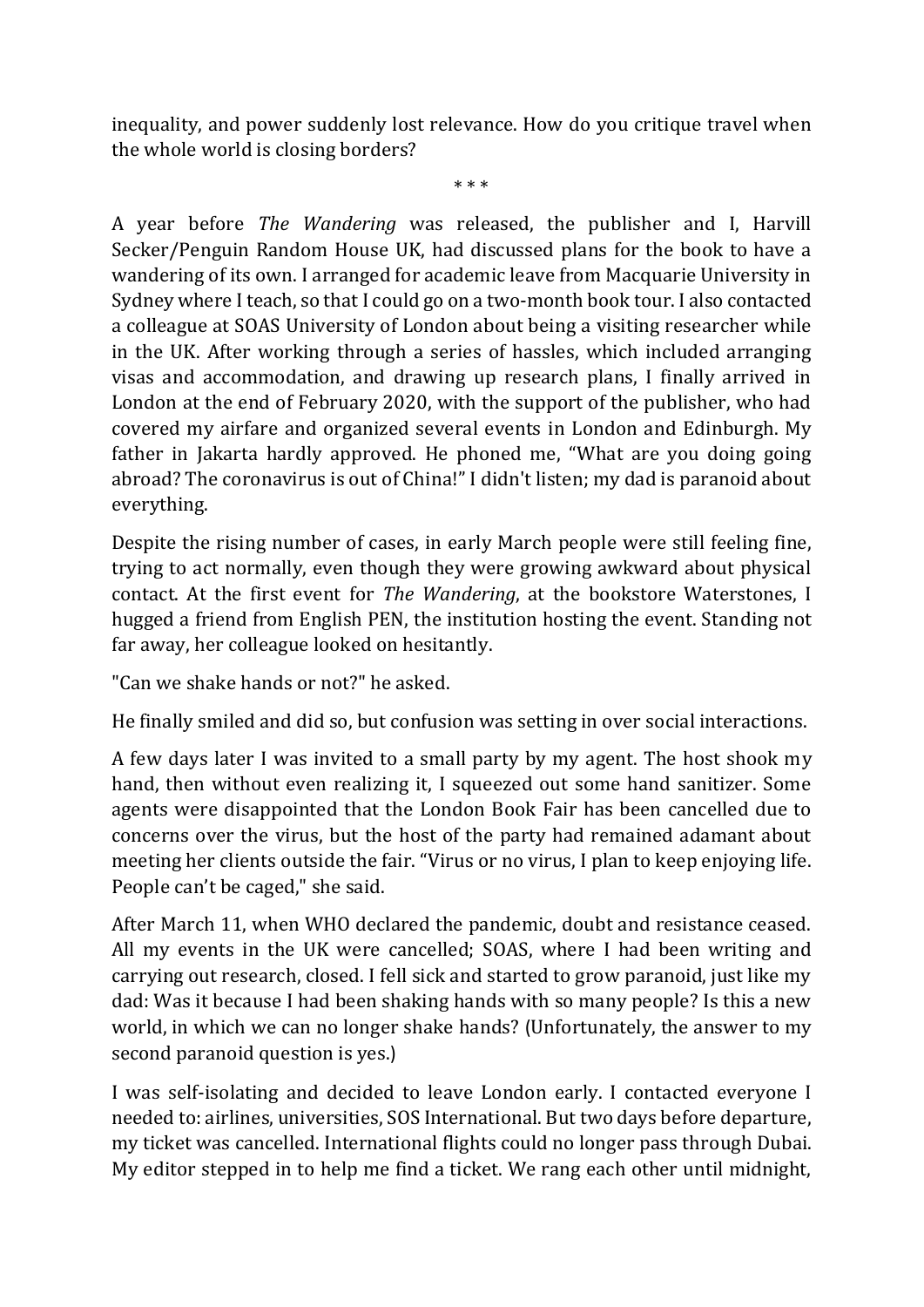looking for a way around the border closures: Hong Kong was already impassable, Singapore had just shut its doors, Bangkok was still allowing transit but I'd need a negative test certificate. To cut the story short, after multiple cancellation misadventures, I made it home to Sydney. I was quarantined, immobilized. My novel was also put into confinement.

\* \* \*

A few weeks before the pandemic, several media outlets such as *The Guardian* had run reviews of *The Wandering*. After that, though, things quieted down. The whole world was grappling with sickness and a new way of life; with everyone cooped up at home, a novel about travel felt out of place.

Reviews and stories about *The Wandering* continued to appear here and there over the course of 2020, but an additional note always found its way in: "The novel describes a world before the pandemic," or "When we can't travel, this novel invites us to fantasize." In interviews, I had to provide context to explain why I was talking about travel in the era of the COVID-19. My just-published novel had suddenly passed its expiration date. When you're irrelevant, you have to work harder to explain yourself.

Now, more than a year after it was published, I realize that *The Wandering* is not a salve that offers fantasies of travel when we can't. During a pandemic, all the questions that underlie the novel, about who and what can move beyond a house's walls, continue to haunt.

Technology helps us connect even when we can no longer physically travel. In the last two years, I have spoken at literary festivals in Scotland, Germany and Hong Kong without leaving my desk. In a day, we can traverse space repeatedly: attending meetings, participating in discussions, watching online festivals. One friend told me that the pandemic had opened more networking opportunities for him. At the same time, he also complained that increasing busyness meant that the border separating home and work had become thinner, as now everything happened in the domestic sphere. Virtual travel causes post-flight hangovers even when we don't board a plane.

However, such opportunities and complaints are particular to the urban middle class. For refugees and asylum seekers, the pandemic and accompanying closing of borders are not just a matter of being unable to leave the house or growing busy at home; conditions in between are ever expanding. For a refugee, time resembles the blade of a knife. In his book *No Friend but the Mountains*, activist and former asylum seeker Behrouz Boochani writes, "Waiting is a mechanism of torture in the dungeon of time." Without clarity over their status, refugees become trapped in transit countries like Indonesia, and age as their children grow into adults. The pandemic renders every wasted moment more trenchant.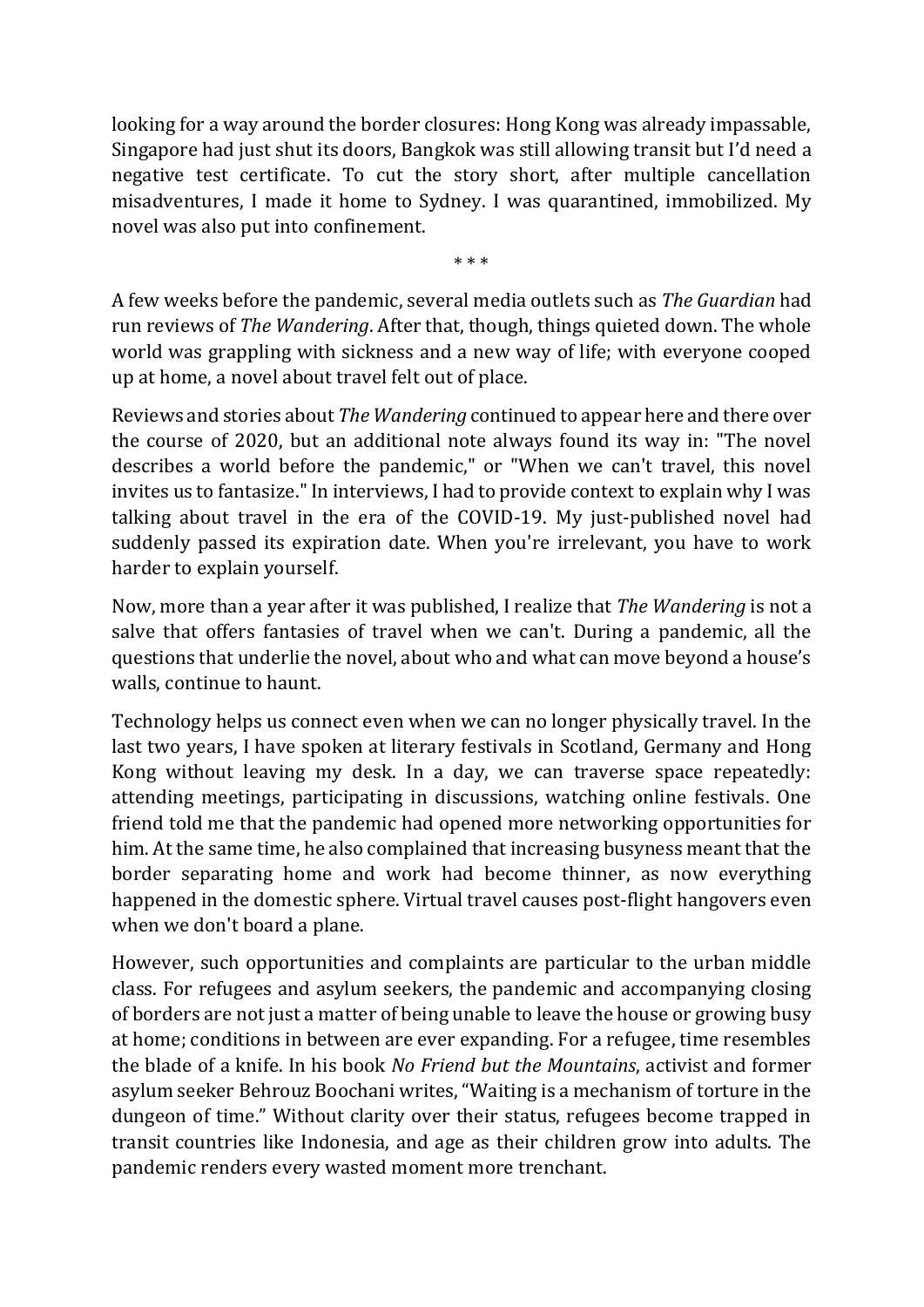In *The Wandering*, two women without visas cross from the United States into Mexico, and the border wall makes them realize they can never return. Border walls don't block globalization; they prop it up. The system ensures that a group of cosmopolitan elites can move across boundaries freely, while filtering out the majority of the world's citizens so that they are unable to cross at will. Amidst a pandemic, such barriers are strengthened for health reasons.

During a pandemic borders also present themselves in the form of internet access; those in remote parts of the world are marginalized. I became more aware of this after helping to organize several recent events, including the Makassar International Writers Festival (MIWF) and the feminist gathering Etalase Pemikiran Perempuan. At MIWF and its satellite activities, writers living outside urban areas of Eastern Indonesia had to travel for more stable internet connections. Gody Usnaat, a Papuan poet, told of his efforts to keep writing amidst patchy access. When invited as a speaker for MIWF 2021, Gody addressed the audience via phone rather than Zoom because of technological obstacles.

\* \* \*

Connections that persist during a pandemic are often generated by previously accumulated cultural and social capital. My invitations to speak as an author at virtual festivals originated in networks that developed during long-term travel. In my journeys, I can recall a number of encounters: with my translator in Jakarta and New York, with my literary agent when we were both attending festivals in Ubud and Penang, with my publisher in London. My privilege differs from that of fellow authors who did not have access to existing international literary connections, let alone those without internet access and limited libraries even for writing and doing research. The privilege of pre-pandemic global mobility determines who gets to take advantage of virtual travel in the COVID-19 era.

Moreover, questions of mobility/immobility do not stop when we ask "who?"; they also include asking "what?": what kinds of issues, ideas, and imaginations travel when human movement is restricted? What circulates, and what are the sorts of systems that make something visible and audible?

Last year, hopes for global social justice were rekindled by the Black Lives Matter movement. Everywhere, from Palestine to Papua, the global community has supported the battle against the link between capitalism and racism. In solidarity with the black community in the United States, local movements have used the hashtag #BlackLivesMatter to connect. Their struggles are no less important, and so they have used the hashtags #PapuanLivesMatter, #DalitLivesMatter, and #AboriginalLivesMatter. However, behind all that, too many Jakartans use the hashtag #BlackLivesMatter without caring what happens in Papua, much like Australians unaware of the high prison death rate for Aboriginal peoples.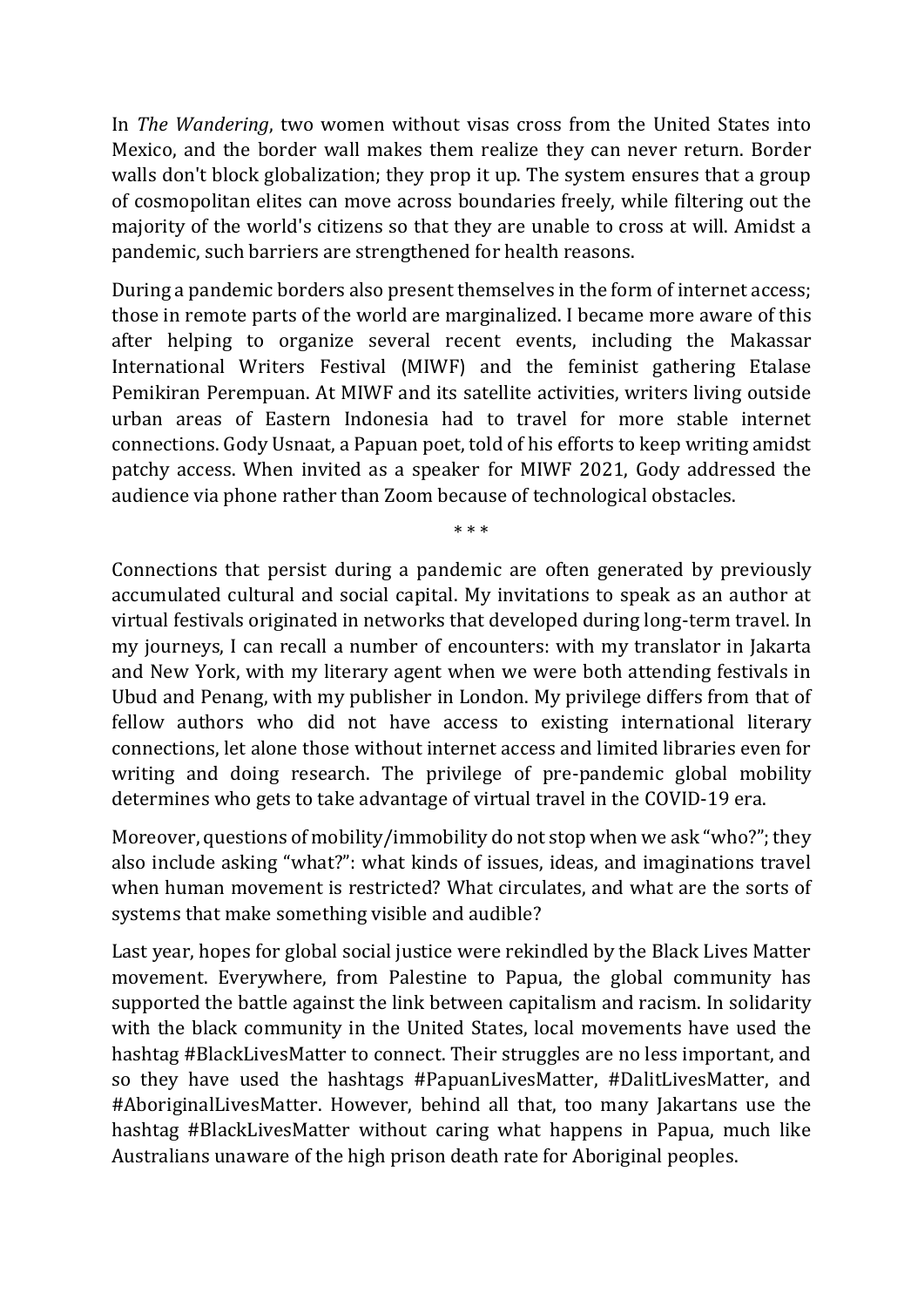We may believe that every story deserves to be told, but the stories that reach us are very much determined by the geopolitical conditions in which they originate. While we learn a lot about the United States through traditional as well as social media, flows in the opposite direction are not always made possible. Therefore, every meeting and exchange in a global context, including during a pandemic, must consider unequal power relations. Whenever we talk about progressive "Inter-Asia" or "Trans-Asia" initiatives moving away from the West as a centre, we know that capital influences the transnational relations that emerge. When readers in Indonesia are more familiar with the works of Japanese and Korean writers than the other way around, the first step is to acknowledge gaps resulting from a structure that allows this to occur. Then, together, we can pursue various measures to demolish it.

The questions about movement and privilege in *The Wandering* remain relevant even though we now interpret travel in a different context. The pandemic has slowed down and even halted human movement, but other global flows—media, ideas, images, capital—continue. Who circulates and who is being circulated? Just when we think we're trapped and have no choice but to watch Netflix (another image of bourgeois frustration), something is constantly on the move out there, confirming (or compelling) imaginations about what is "normal." The hands that continue to move beyond this pandemic, space and time let us feel quietly at ease, because we can celebrate the Tokyo Olympics and welcome National Sports Week in Papua.

\* \* \*

Sometimes, though, amidst the current limitations on movement, modest initiatives still insist on seeking connections beyond those offered by mainstream culture. In June 2021, the Makassar International Writers Festival (MIWF) tried to explore those connections. In addition to inviting MURATA Sayaka, who certainly has many fans in Indonesia, MIWF also provided a space for writers from the migrant labourer and refugee community to talk about their work and the power of survival. A month later, my friends and I held the Etalase Pemikiran Perempuan, a festival that celebrates feminist thought in the archipelago. There we designed a panel that brought together voices of anti-colonial struggle from Papua, from Australia and from Palestine.

The protagonist in my novel is a woman from the Third World who insists on continuing her journey even without personal infrastructure to support her, a passport, or the devil's magical shoes. Her story may end there, but the stubborn desire to go on and cross boundaries never really dies. The pandemic is a time of deeper thought, including reflections on the inequities that global travel has created and our part within them. At the same time, finding new connections